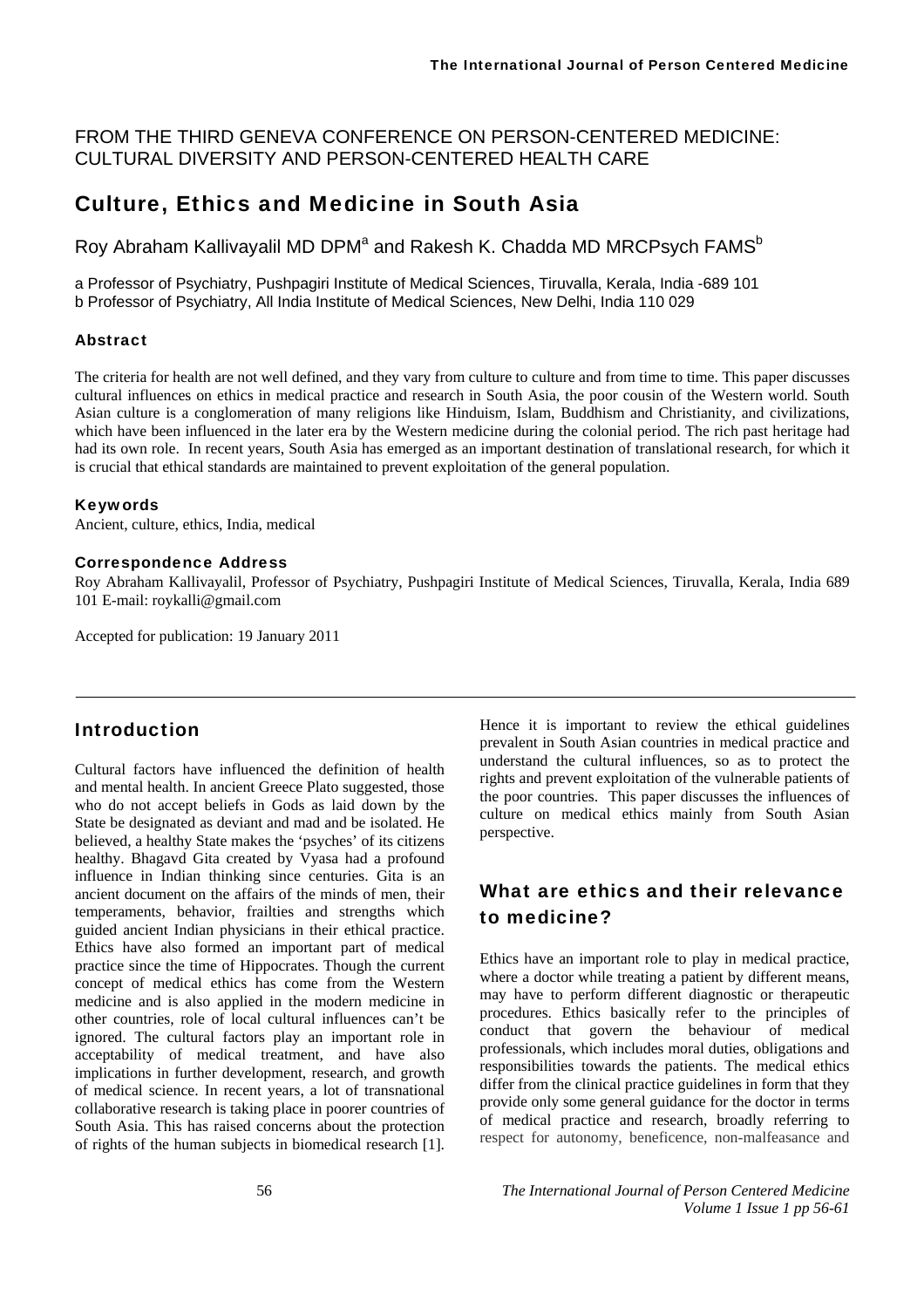justice [2]. The guidance is generally in form of what is good vs what is bad or what is right vs what is wrong.

Respecting people's autonomy means taking a person's consent before anything is done to him or her, after providing adequate information and ensuring that a person has understood the process. Autonomy also includes medical confidentiality, as the doctors have a general obligation to keep other people's secrets confidential, disclosed during the professional interactions. This is important because, without such assurance, patients are less likely to divulge the often highly private and sensitive information that is needed for their optimal care. Principles of beneficence and non-malfeasance refer to the traditional Hippocratic moral obligation of medicine to provide net medical benefit to patients with minimal harm. The medical professionals need to ensure that they provide the benefits they profess to be able to provide. The obligation to provide net benefit to patients also requires the professional to be clear about the risks and probable benefits associated with a particular treatment or procedure, when assessments of the expected benefits and possible harms are made. A low probability of great harm such as death or severe disability is of less moral importance in the context of non-malfeasance than is a high probability of such harm. Similarly, a high probability of great benefit such as cure of a life threatening disease is of more moral importance in the context of beneficence than is a low probability of such benefit. Justice, the fourth ethical principle, refers to the moral obligation to act on the basis of fair adjudication between competing claims. The obligations of justice include fair distribution of scarce resources, respect for people's rights and respect for morally acceptable laws [2].

#### Historical perspective

History of medical ethics in the modern medicine can be traced back to the time of Hippocrates, the famous Greek physician of  $5<sup>th</sup>$  century BC, on whose teachings the Hippocrates Oath is based. It states "…Except for the prudent correction of an imminent danger, I will neither treat any patient nor carry out any research on any human being without the valid informed consent of the subject or the appropriate legal protector thereof, understanding that research must have as its purpose the furtherance of the health of that individual. Into whatever patient setting I enter, I will go for the benefit of the sick and will abstain from every voluntary act of mischief or corruption and further from the seduction of any patient…". The Hippocratic tradition, however, is not the only option for resolving medical ethical dilemmas. Some other frequently referred to texts on the subject include the Declaration of Geneva, the Principles of Ethics of the American Medical Association, or the national guidelines of the country of practice [3].

Historically, need for medical ethics was felt following the shocking behaviour of the German medical practitioners post Second World War in conducting experiments on human subjects without their consent and exposing them to grave risk of death or permanent disability. Thereafter, concerns were raised internationally over regulating medical research. Nuremberg Code, the first international statement on the ethics of medical research using human subjects was formulated in 1947. The Code highlighted the essentiality of voluntary consent. Subsequently, the Universal Declaration of Hunan Rights, which was adopted by the General Assembly of the United Nations in 1948, expressed concern about rights of human beings being subjected to involuntary maltreatment. Based on the preliminary efforts of the Council for International Organisations of Medical Sciences (CIOMS) in 1964 at Helsinki, the World Medical Association formulated general principles and specific guidelines on use of human subjects in medical research, known as the Helsinki Declaration, which has been revised from time to time. The most recent revision was adopted by the  $56<sup>th</sup>$  World Medical Association Assembly in Seoul in October 2008.

## Medical Ethics in South Asia: Role of cultural factors

Culture can be broadly defined as a common heritage or set of beliefs, norms and values, and refers to the shared attributes of the particular group. Since cultural values affect the medical beliefs, health seeking behavior, acceptability of a particular treatment, cultural factors are also likely to influence medical ethics. The modern medical ethics mainly refer to the modern medical practice, or more specifically the Western medical model. Even in the Western culture, the traditional Hippocratic model or the modern ethical principles may not be fully compliant with major Western religious systems like Judaism, Catholicism or Protestantism or the Western secular philosophical options like Kantianism, utilitarianism or libertarianism, and a conflict is possible between ethics and cultural values [3]. Here, we will refer to influences of the traditional cultures of the South Asia, which includes ancient Indian system of medicine, Hinduism, Buddhism and Islam.

Medical ethics in India are embedded in its ancient and diverse medical and cultural traditions. India is a multicultural, multilingual and multiethnic society. Variations in the traditional health related beliefs may thus be seen across different parts of the country, which also follow a number of medical systems (Ayurveda, Siddha, Unani, Homeopathy, etc.) embedded under the Indian Systems of Medicine [4]. Indian history and the ancient treatise on Indian medicine provide a framework for understanding Indian medicine and for understanding ethical action within medicine. The ancient medical texts of India, especially the *Charak Samhita* [5] have wide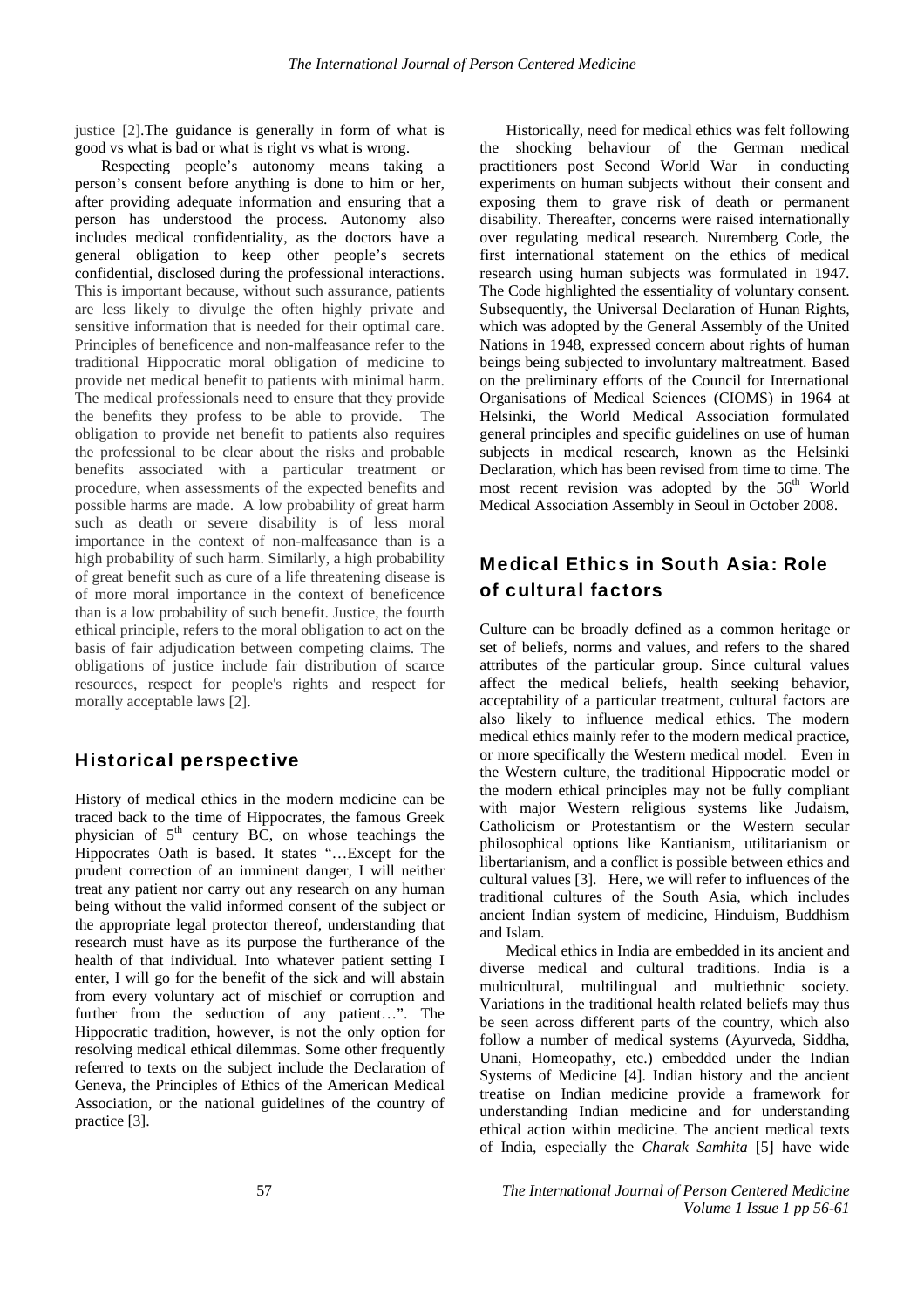references to medical ethics. The Indian understanding of the importance of progeny, especially male progeny, provides a framework for understanding Indian views on conception, pregnancy, abortion, and sex selection. A Hindu, who sees death as a transition to a new and potentially better life is likely to have difficulty communicating with a secular Western physician for whom death is the end of all that is [6].

The value systems in India have been influenced by all the prevalent religions, predominantly by Hinduism, the major religion (82.64% of the population), contributing to the philosophy and ethics of the people of' the country<sup>7</sup>. Closely allied to Hinduism are Jainism and Buddhism. Ayurveda (the ancient science of life), the ancient system of medicine in India, lays down the principles of management in health and disease. It also has a code of conduct for the physician. Charaka, a famous Indian physician of the ancient period, has described the objective of medicine as two fold; preservation of good health and combating disease [5]. Charaka Samhita prescribes an elaborate code of conduct. The medical profession has to be motivated by compassion for living beings. Charaka's humanistic ideal becomes evident in his advice to the physicians, that "He who practices not for money nor for caprice but out of compassion for living beings, is the best among all physicians". Charaka also advises the physician to take into confidence the close relatives, the elders in the community and even the State officials, before undertaking procedures which might end in death of the patient. The physician is to proceed with the treatment only then.

Islam, the other dominant religion in many South Asian countries, also had its own influences on medical ethics, which were inspired by a dual set of sources. The first was scriptural and historical, embodying the Islamic message, revealed to the Prophet Muhammad and recorded in the Qur'an. The second set of sources consisted of combination of influences resulting from the Muslim conquest and expansion from the seventh to the eleventh centuries into domains, whose cultural and scientific heritage were selectively appropriated by Muslims, and were then refined and further developed. The elements in the early moral environment refer to healing within the larger world-view of the Qur'an, which were later modified in terms of intellectual and cultural adaptation. These subsequently integrated the new values and practices that were not directly derived from the Qur'an, Prophetic practice or Arab. The traditional notion of *adab,* another related concept from Islam, refers to the integration of human learning and knowing of the right and appropriate human conduct into a conception of criteria for excellence. While the traditional Hippocratic medicine lacked any full theory of justice or the duty of physicians to treat those in need, Islam has, with its sister traditions, Judaism and Christianity, historically provided a special commitment to treat the poor [3,8].

Buddhism, the third major religion of the South Asia, follows the virtue based system, as also the other religious systems, which is in contrast to the Western medical ethical systems in its emphasis on equal treatment. There is also a relative lack of interest in the Western notions like privacy and confidentiality. Veracity is always a duty for people in general and medical personnel in particular. Falsehoods and deception cannot be morally justified simply on the grounds that we think it is good for another. Buddhism also prohibits killing. The doctrine of *Kamma*  holds that joys and sorrows are the result of one's own past actions. *Kamma* must run its course or will be manifest in a future life. Compassion goes beyond justice to self-giving and self-denial. It is central to the path to the attainment of highest human fulfilment [9].

Thus the principles of duty, justice, equality and do good, as professed in major religions and cultures of the South Asian countries have an important influence on the practice of medical ethics here.

## Medical Ethics in the modern medicine as practiced currently in South Asia

The professional medical associations and the national research bodies of many countries of South Asia have generally made their ethical guidelines, based mostly on the Western model. The countries as members of the United Nations Organization are signatories of the Declaration of Geneva, International Code of Medical Ethics, and Declaration of Helsinki. In India, there is an exclusive journal on Medical Ethics by the name Indian Journal of Medical Ethics, which is being published in India since 1993.

As an example, the Medical Council of India, the professional licensing medical body of the Government of India and the Indian Council of Medical Research, Union Government's advisory council on medical research have framed their own code of ethics on medical practice and research respectively. [10,11] In additional, various other professional societies of different medical or surgical specialties have also framed their own ethical guidelines for medical practice and research. This section briefly discusses about the ethical guidelines generally followed in India.

All medical institutions in India now have to adhere to the research guidelines as issued by the Indian Council of Medical Research and have also to constitute an Institute Ethics Committee as per the guidelines suggested by the Council.

The Medical Council of India gave its latest regulations on the professional conduct, etiquette and ethics in 2002, called Code of Ethics Regulations, 2002 [10]. The code is very elaborate. It has 8 chapters, referring to duties and responsibilities of the physician in general, duties of physicians to their patients, duties of physician in consultation, responsibilities of physicians to each other, duties of physician to the public and to the paramedical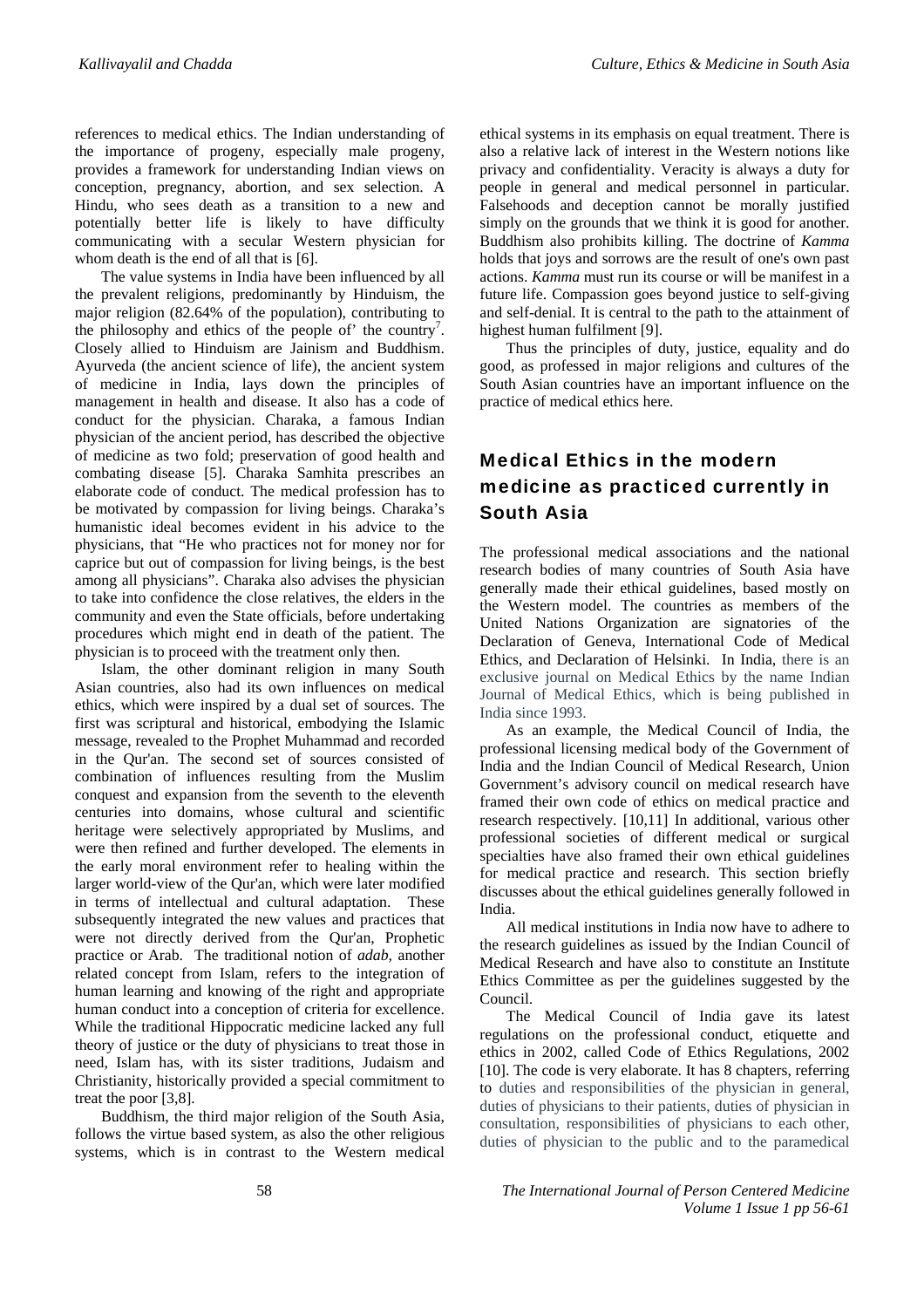profession, misconduct, punishment and disciplinary action. Each chapter has further sections and subsections giving details of the guidelines. Some of the salient features are further detailed in the following paragraph.

A physician is expected to uphold the dignity and honour of his profession. The principal objective of the medical profession is to render service to humanity with full respect for the dignity of profession and man. Physicians should merit the confidence of patients entrusted to their care, rendering to each a full measure of service and devotion. The Code gives some standard guidance on maintenance of medical records, prescribing medications by generic names, guidance regarding referring to other doctors and display of fees. A physician is free to choose whom he will serve. He should, however, respond to any request for his assistance in an emergency. Physicians are expected to behave like good citizens and should disseminate advice on public health issues. They have an important role to play in enforcing the laws of the community and in sustaining the institutions that advance the interests of humanity. The physician shall not aid or abet torture nor shall he be a party to either infliction of mental or physical trauma or concealment of torture inflicted by some other person or agency in clear violation of human rights. A physician can conduct clinical drug trials or other research involving patients or volunteers as per the guidelines of the Indian Council of Medical Research (ICMR), provided ethical considerations are borne in mind. Violation of existing ICMR guidelines in this regard shall constitute misconduct. Consent taken from the patient for trial of drug or therapy which is not as per the guidelines shall also be construed as misconduct. Any complaints with regard to professional misconduct can be brought before the appropriate Medical Council for disciplinary action [10].

A number of researchers have also studied ethical practices in South Asia. In one of recent analysis of original research publications from Sri Lanka, spanning over 1985-2005, Sumathipala et al [12] found that only about one third of the publications had mentioned having taken approval of the Ethics Research Committee and procurement of informed consent. However, the authors noticed a positive trend in local postgraduate research and in local medical journals.

## Kuwait Declaration on Patient Safety, 2004

Ethics in medical practice have also been a focus of discussion in the Muslim world. Kuwait declaration on patient safety of 2004 was a step in this direction. The meeting was attended by experts and health professionals from many Islamic countries including Bahrain, Egypt, Islamic Republic of Iran, Iraq, Jordan, Kuwait, Lebanon, Morocco, Oman, Qatar, Pakistan, Saudi Arabia, Sudan, Tunisia, United Arab Emirates and Yemen on the initiative

of the WHO Regional Office for the Eastern Mediterranean in 2004. The meeting deliberated on the health situation in developing countries and countries in economic transition with specific focus on the Eastern Mediterranean Region., The poor state of infrastructure and equipment, unreliable supply and quality of drugs, lack of or poor pre-qualification of medical supply factories, inadequate application of good manufacturing practice, shortcomings in waste management and infection control were some of the important areas of discussion. These are also relevant to various South Asian countries. Issue of patient safety especially how best to prevent harm occurring to patients through learning from errors and incidents, and advocating the culture of learning from mistakes was an important agenda. The declaration is a call upon the regional scientific community and civil society to join the efforts of WHO and ministries of health to attain the better care that all are striving to achieve.

Goals of declaration included developing integrated national patient safety programmes with clear targets in all countries of the Region to ensure the safety of patient care at all levels, facilitating a culture of safety through better reporting and information systems which assists the systematic monitoring, analysis and improvement of patient outcomes. There was also emphasis on consumer involvement in improving health care safety. Improving communication between patients and physicians, enhancing and supporting the research activities for patient safety and developing centres of excellence at national levels, and facilitating coordination of national efforts to improve patient safety through effective networking and collaboration with regional and international centres involved in patient safety were some other goals. Proposed strategies for patient safety included establishing continuous training programmes on patient safety for different categories of health care providers, and developing, updating and disseminating universal protocols and guidelines on evidence-based practices to health care team providers for different aspects of patient safety. Capacity building activities need to be undertaken by increasing resources allocated to patient safety programmes. Similarly, there is a need to ensure high level commitment for patient safety and patients rights through enactment of legislation, development and enforcement of regulations and allocation of financial and human resources, and so on [13].

## Specific needs of the countries of South Asia

A number of issues like informed consent, patient rights, confidentiality, conflict of interests, unnecessary investigations, treatment and hospitalization and unethical advertising need special discussion.

In South Asian countries, traditionally, the patient and the general population often reposes great trust on the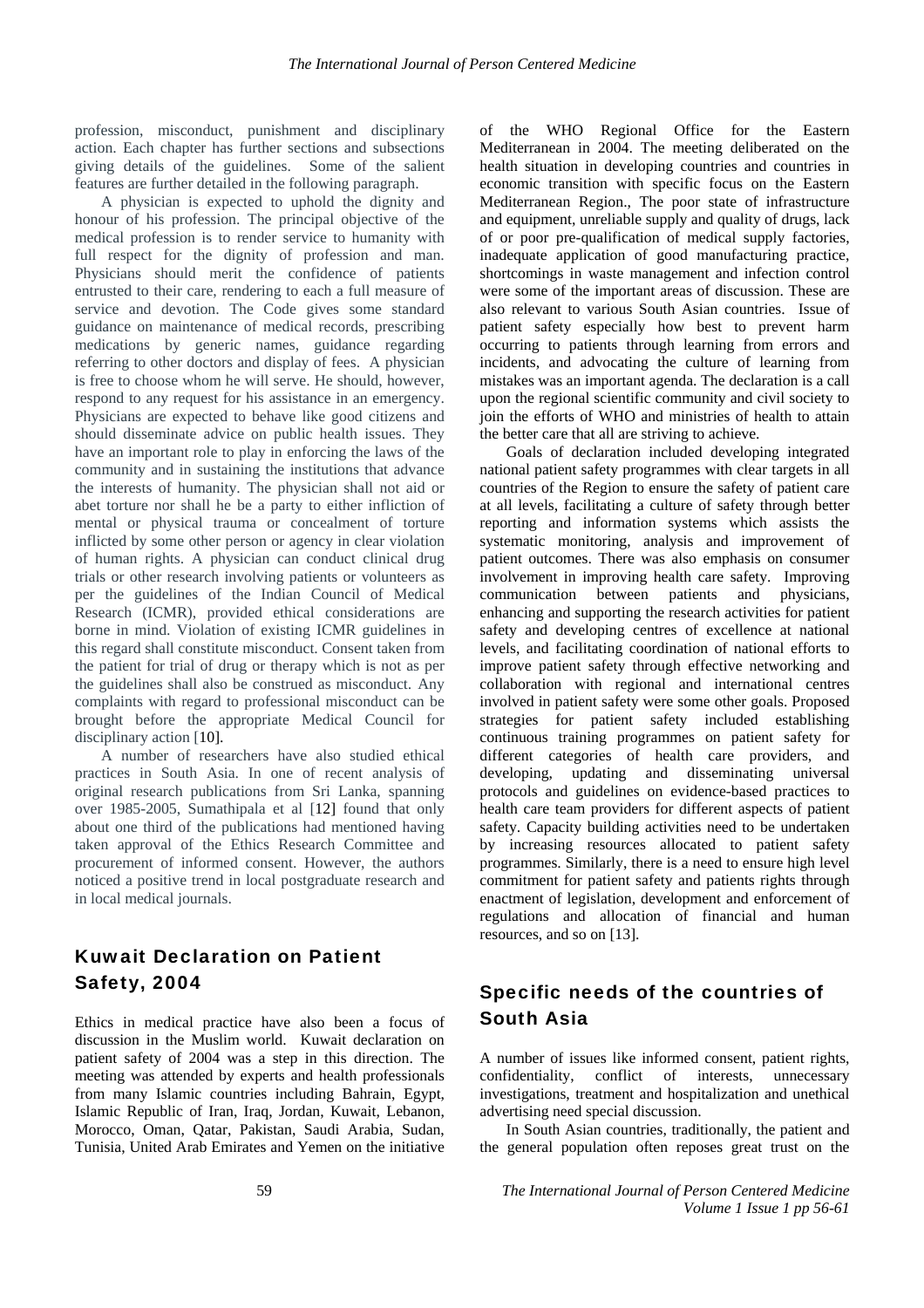treating doctor. The patient often comes with the notion that the doctor knows the best and expects the doctor to make a decision about the treatment. A paternalistic view had been the norm over a long period, though the trends are changing now, and this is starting being questioned now [7]. Trust based on goodness of the doctor is slowly giving way to the concept that making the decision is the patient's right. Introduction of the consumer rights movements, increasing costs of medical treatment, increasing privatization of medicine, introduction of medical insurance have brought the change<sup>1</sup>. Similarly, with the introduction of the West sponsored multinational drug trials in the South Asian countries, the issue of informed consent has become more important, as many times an untried drug may be brought for trial here. Concerns about this have been raised in the lay press as well as the medical journals. In informed consent, how much is actually understood by the patient has also been a focus of study. In a study on informed consent from Bangladesh, Lynoe & Hyder [13] examined participants' understanding of iron supplementation in a communitybased study. Although consent had been obtained after detailed explanation of the study, many participants did not understand that they were free to decline to participate, or they could choose to leave the study, and about half believed that the participation was part of routine health care. This raises important question about the use of doctrine of informed consent in research.

Issue of confidentiality of the information shared by the patient during the therapeutic interaction is another important concern. Patients are frequently accompanied by family members, who would often be present while clinical history is taken and examination is conducted. The patients often may not object to the family members being told about the medical details. Many times, the information shared may be of sensitive nature, where it may not be in interest of the patient to share the information. Sometimes in cases of serious or life threatening illnesses like malignancy, the family members may desire the information about diagnosis not to be disclosed to the patient [14,15].

Conflict of interest is another issue needing attention. Sometimes, there may be an inherent interest on the part of the doctor recommending a particular treatment or ordering for an investigation or hospitalization. Kickback practice for referrals to diagnostic centers or to the big hospitals for advanced treatment or unethical promotional favours by the pharmaceuticals for prescriptions is not uncommon. These issues have been a focus of discussion in recent years [16].

Pharmaceutical companies may try to induce doctors in different ways. Iinducements can range from seemingly small gifts such as pens and writing pads with drugs' names inscribed to gifts and free meals, financial support for travel, lodging and dinners to all expenses paid participation in seminars, symposia and medical conferences, and lavish trips and entertainments [16]. The Medical Council of India has taken some initiative to curtail this practice [10]. The drug firms also generally don't follow the WHO's ethical criteria for drug promotion. In a recent direction, the Government of India asked the pharmaceutical companies to self-regulate rather than have a legislation to tackle the menace [17]. Recently, the Organisation of Pharmaceutical Producers of India (OPPI), an association mainly of multinationals which is estimated to account for 70% of the drug market in India, came out with some regulations to check the practice. But the move is questionable, since more than a quarter of the members of the OPPI are subsidiaries of companies that have been penalised in the US for illegally promoting various drugs through inducements for doctors [18].

A desire to have a male child in India as well as some other South Asian countries has led to rampant practice of pre natal determination of sex and then resorting to medical termination of pregnancy if the foetus is female. Female infanticide is also not uncommon. This has led to disturbing the male/female sex ratio in the population, not a healthy trend. The Government of India has even brought a law by the name the Pre-Natal Diagnostic Techniques Act and Rules in 1994 to regulate this practice.

There has been a massive increase in recent years in recommendations of unnecessary investigations like imaging of different body parts, ultrsonography, endoscopies or cardiac procedures or other surgeries in the absence of proper indication or in the name of safe practice, which is probably a fallout of mushrooming of private sector in medicine and opening of corporate chains of hospitals. This has increased the cost of medical care many fold, and has been a matter of serious concern in term of medical ethics [19].

Advertisements of deceptive nature with false claims of success with some treatments are also not uncommon. In fact, many times such misleading advertisements are given by unqualified quacks or lay practitioners.

Though there have been many initiatives by different organizations including the Medical Council of India, professional associations, human rights groups and media, and there is some improvement in maintenance of ethical standards in medicine, still much is to be achieved.

Doctors also have their own limitations. In the state owned hospitals, they are often over worked. They are often criticised because they are the most visible and senior members of the health professions and therefore hold a major responsibility for the failings of the system. Statefunded health services throughout the world are imperfect, over pressured and under-resourced. In spite of the best intentions, they sometimes damage and dehumanise the people that move through them [19]. Many patients may perceive that the health professionals are more interested in sickness than in them and more interested in biological faults than the people who experience them.